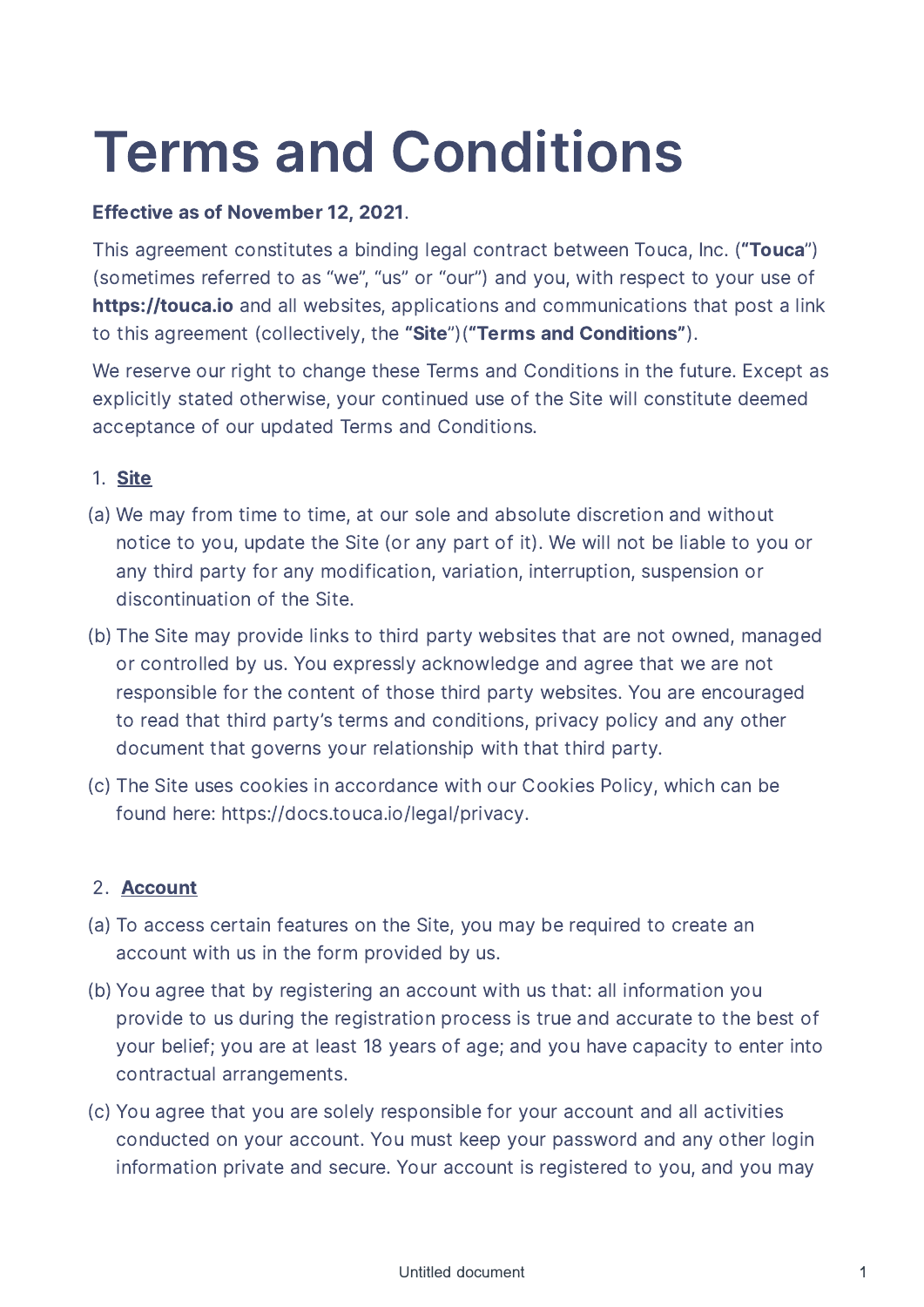not assign, transfer or otherwise dispose of your interest in your account without our express written permission.

- (d) We may, from time to time, provide rules that govern your activities whilst using your account ("Account Rules"). You expressly acknowledge and agree that you will abide by these Rules. Should you be in breach of the Account Rules, we may (at our absolute and sole discretion) restrict, prohibit, suspend or terminate your account. Should your account be terminated in accordance with this clause, we are not liable to you, or any third party, for any loss or damage suffered.
- (e) You may terminate your account, for any reason, by notifying us. You agree, however, that by terminating your account, your experience on the Site may be limited. We are not liable to you, or any third party, for any loss or damage suffered because of this.

## 3. Communications

(a) By using the Site and providing your e-mail address, you agree to subscribe to newsletters, marketing or promotional materials and other information we may send. You may unsubscribe from these emails at any time.

## 4. User Submitted Content

- (a) The Site may allow you to publish, share, store and otherwise make available certain information, text, graphics, videos, or other content ("Content").
- (b) We cannot quarantee the accuracy, integrity or quality of Content posted by users of the Site.
- We are not liable for any statements, representations, or Content provided by (c) Site users. Any opinions, advice or recommendations expressed therein are those of the users providing such Content and not those of Touca.
- (d) You represent and warrant that you own or otherwise control the Content you post on the Site, and that the sharing of your Content on or through the Site does not violate the privacy rights, publicity rights, copyrights, contract rights or any other rights of any person or entity.
- We take no responsibility and assume no liability for Content you or any third (e)party posts on or through the Site. However, by posting Content you grant us a perpetual, worldwide, irrevocable, unrestrictive, non-exclusive royalty-free licence to use any Content in any manner whatsoever without compensation or attribution to you.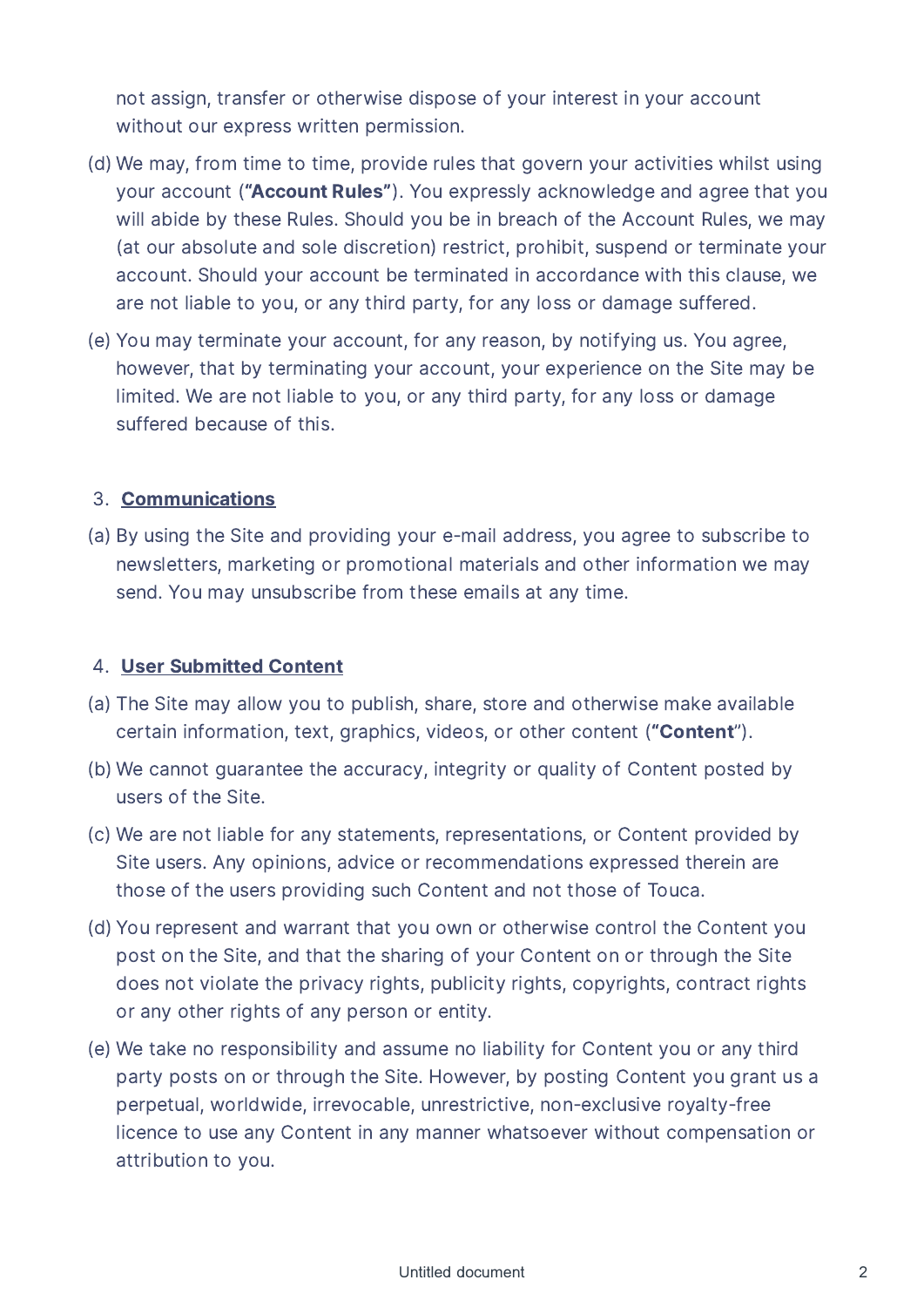## 5. Prohibited Uses

Unless explicitly agreed by us, you acknowledge and agree that you may not use our Site for the following purposes:

- use the Site in any way that violates any applicable local, national or international law or regulation
- impersonate or attempt to impersonate any person or entity
- engage in any conduct that restricts or inhibits anyone's use or enjoyment of the Site
- monitor or copy any of the material on the Site for any unauthorized purpose without our prior written consent
- attempt to gain unauthorized access to, interfere with, damage or disrupt any parts of the Site
- use the Site in any manner that could disable, overburden, damage, or impair the Site
- attempt to interfere with the proper working of the Site in any way whatsoever

## 6. Fees and Payment

- (a) You may be required to purchase or pay a fee to access some features of the Site. You agree to pay all fees due and payable to us (including all applicable taxes) at the prices then in effect for your purchases.
- (b) You represent and warrant that the information you provide to us is true, correct and complete.
- Where payments are processed through our Site using third party payment (c) processors, you also agree to any terms and conditions set by those payment processors.

# 7. Free Trial

Where we provide you with a free trial to use the Site, for the duration of the free trial period, we may at our sole discretion: (i) limit your ability to access certain features; (ii) limit any technical support to you that may usually be available to paying users; (iii) without notice to you, stop your free trial.

# 8. Specifications

(a) We may, from time to time, set certain minimum specifications required to access our Site to ensure all users have the best possible experience. You are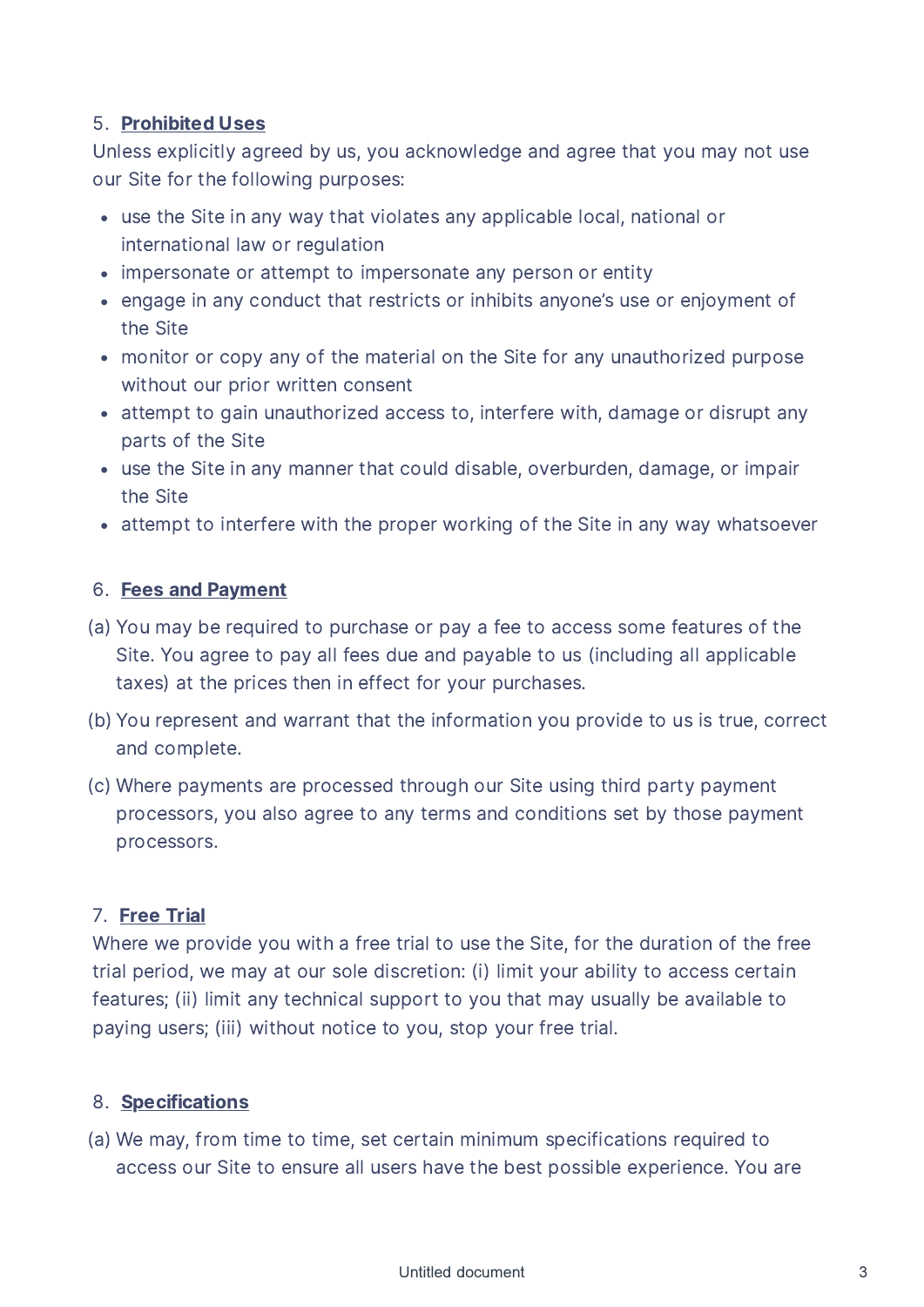solely responsible to obtain, keep and maintain all equipment and other software that meets our minimum specifications to enable you to have the best possible experience of our Site.

- (b) We may from time to time, at our sole discretion and without notice to you. make variations, modifications, alterations or updates to our Site ("Enhancements"). These Enhancements may be made to improve our Site to you or to comply with relevant legal requirements.
- We will use reasonable endeavors to notify you of any scheduled disruptions to (c) our Site, including those due to any Enhancements. However, regardless of whether a disruption is scheduled or not, we are not liable to you or any third party for any loss or damage caused by any disruption to our Site.

# 9. Copyrights and Trademarks

- (a) Except as expressly stated otherwise, you acknowledge and agree that the original content on the Site, and the software, features and functionality comprising the Site are the exclusive property of Touca (the "Materials") and its licensors.
- (b) You agree you will not copy, reproduce, create derivative works from, transmit or distribute the Materials in any way without our prior written consent.

## 10. Limitation of Liability, Indemnities and Warranties

- (a) Except as expressly provided by law, we shall not be liable to you or any third parties for any loss, damage, expenses or any other liability arising directly or indirectly from the performance of our services to you. To the fullest extent permitted by law, all warranties or conditions implied by statute, at law, by trade, custom or otherwise are excluded.
- (b) You acknowledge and agree that you assume sole and entire responsibility for. and indemnify and hold us harmless from, any and all claims, liabilities, losses, expenses, responsibilities and damages by reason of any claim, proceedings, action, liability or injury arising out of or as a result of (i) your conduct in relation to these Terms and Conditions; (ii) your use of any material, advice or other results of the services provided to you; (iii) your relations with your clients and/or other third parties; or (iv) any breach of these Terms and Conditions by you.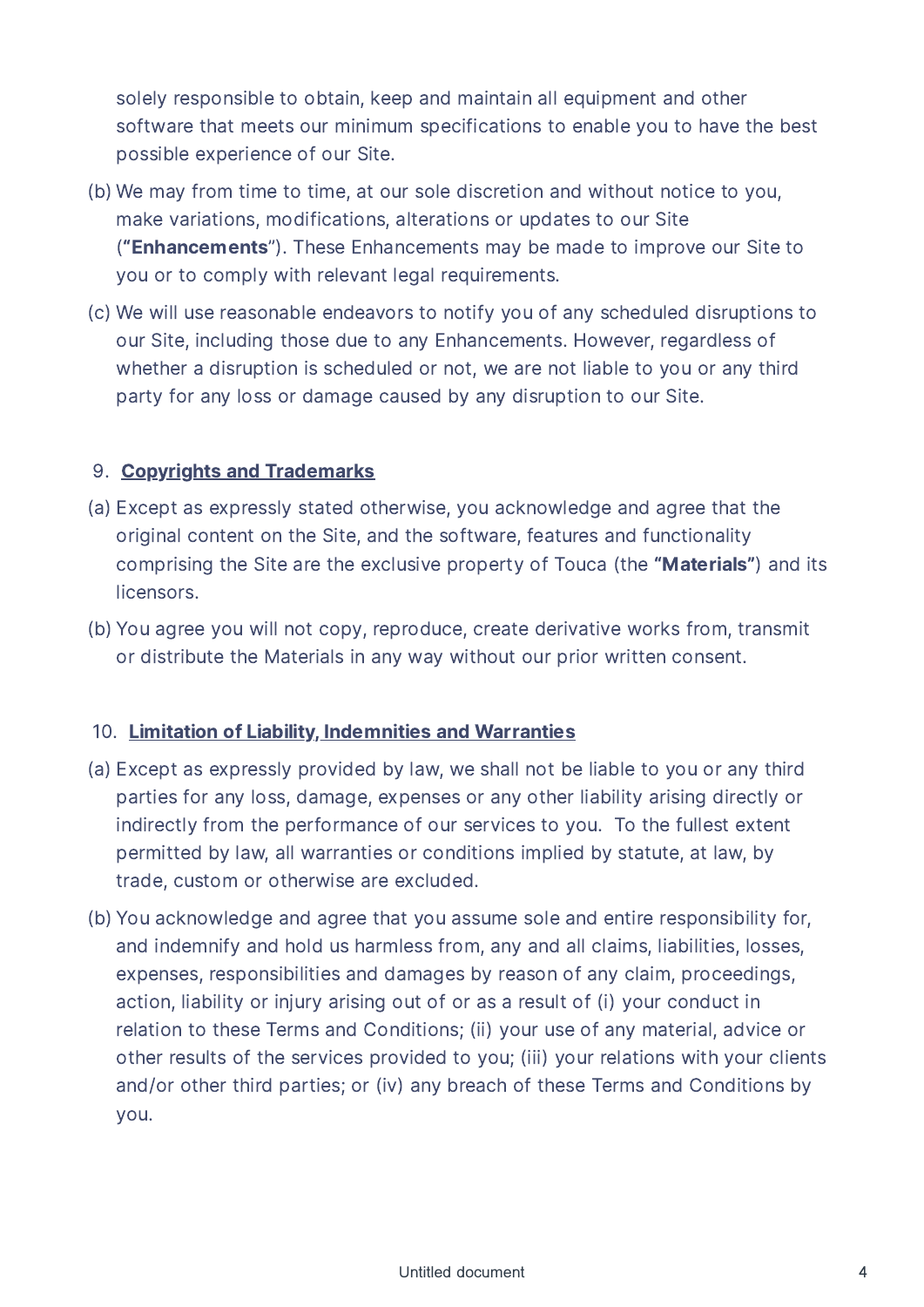## 11. Term and Termination

- (a) These Terms and Conditions will remain in full force and effect while you use the Site.
- (b) We may, without notice to you, immediately stop providing any services to you at our sole discretion for any reason whatsoever.
- Where these Terms and Conditions are terminated in accordance with these (c) Terms and Conditions, they will terminate without prejudice to any rights either party may have had against the other prior to termination. Further, all provisions of which by their nature should survive termination shall survive termination, including, without limitation: (i) all intellectual property you have granted us under these Terms and Conditions; and (ii) your obligation to pay any fees due to us at the time of termination; and (iii) warranty disclaimers, indemnity and limitations of liability.

# 12. Assignment

- (a) These Terms and Conditions will bind and inure for the benefit of the parties, including their respective successors, permitted assigns and legal representatives.
- (b) We may, without notice to you, immediately stop providing any services to you at our sole discretion for any reason whatsoever.
- (c) Provided your rights are not affected under these Terms and Conditions, we will be permitted to assign our interest in these Terms and Conditions without prior notice to you. However, you may not assign, transfer, novate or other dispose of your rights and obligations under these Terms and Conditions without our express written approval (which we may withhold in our sole discretion).

# 13. Privacy

You acknowledge that you have read and understood the terms of Touca's Privacy Policy, which can be found here: https://docs.touca.io/legal/privacy. You agree that we may use your information (including disclosure to third parties) in accordance with the terms of our Privacy Policy.

## 14. Non-Waiver

Our failure to exercise, or delay in exercising, our rights under these Terms and Conditions does not operate as a waiver of that right.